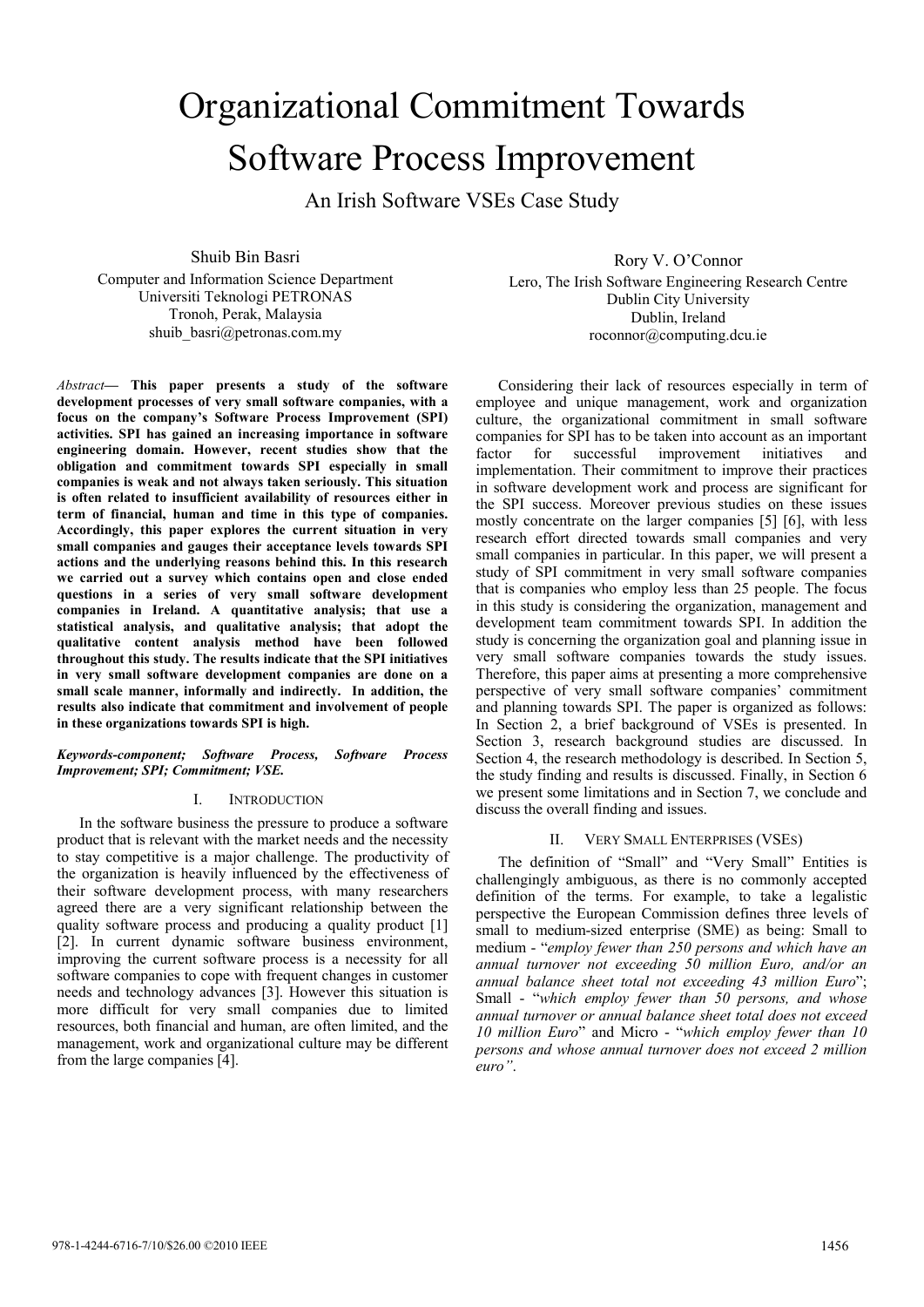The term "*very small entity*" (VSE) had been defined by the ISO/IEC JTC1/SC7 Working Group (WG) 24 and subsequently adopted for use in the emerging ISO/IEC 29110 software process lifecycle standard [8], as being "an entity (enterprise, organization, department or project) having up to 25 people".

Most of the software industries especially in Europe, Brazil, and Canada are fall under VSEs [7]. For example, in the context of software companies in Ireland, shows that the majority of indigenous software companies employ between 10 to 99 employees [8, 9]. In addition the average size of these indigenous companies is 16 employees [10]. Furthermore the issues of limited resources in VSEs always become a constraint in producing a competitive product in today's dynamic software business. [11] stated that micro enterprise including VSEs whose have limited resources, particularly in financial and human resources, are practicing unique processes in managing their business. These unique characteristics and situations have influenced VSEs in their business style by comparison to larger companies [12]. In addition, their constraints in financial and resources also give an impact to companies' process infrastructures [11, 13] such as limited training allocation, limited allocation in performing process improvement, low budget to response the risk and may other constraints. Moreover due to the small number of people involved in the project and the organization, most of the management processes are performed through an informal way and less documented. This situation shows that human-oriented and communication factors are very important and significant in VSEs [4, 7].

# III. BACKGROUND STUDY

# *A. Why Software Process Imporvement (SPI)?*

The primary goal of software development has changed from "conforming to plan" to "satisfying the customer- at time delivery, not a project initiation" [15]. Therefore the software industry must improve development process in order to be able to handle the rapidly changing environment and customer requirements. In addition the involvement in SPI has demonstrated to enhance the quality of the development process and therefore the quality of the product being developed using that process [1]. In term of small companies, [2] found that small companies are more successful in producing a quality product if SPI fundamentals are observed closely. Beside that the variety of implementation factors can cause the failure of a well planned SPI initiative. Therefore action plans are needed after the assessment, and SPI should be treated as a project [16]. Nevertheless, it is also important to ensure that the new processes are institutionalized [17] and not affected with a process erosion problem [18]. Over time, a company's existing software development process experiences *Process Erosion* where the current process is ignored or not used (eroded) and staff reverts back to the practices of the previous (older) process [20]. Creating an SPI implementation methodology [6] and setting realistic objectives which can be achieved in the foreseeable future [17], will promote and provide coordination on these critical issues [19]

# *B. SPI Influence Factors*

In the literature there are 4 categories that influence organization in seriously involved in SPI as listed by Hall et al. [19]: economic, people, organization and implementation factors. Below we briefly explore each of these:

- *Economic factor* [21] and [19] claim that high costs and inadequate resource have been found to be the greatest impact to SPI success. This is also supported by [22] who provided a convincing argument of financial benefit of software process improvement. In very small teams studied which implemented SPI, found that over 12 months, monthly cost decrease by 33% while monthly benefits increased by 17% of their monthly value [23]. Moreover the late impact of SPI programs on projects as a very important issue. They stressed that action time frames must plan carefully in which an assessment should cover a three to five months in average [24]. They added that planning that have a longer time period will made a management tends to lose patience and practitioners lose their interest in SPI.
- *People factor* The contribution software development team in software development project and SPI have been discussed seriously in literature. The success of software project and process is determined by the interest of software team on the project and process itself [25]. In specific the small firms rely greatly on key individual, human factors is particularly important to them [31]. In detail that in small software organization; the influences of key individuals, such as the company founder or a talented are not enough without sufficiently educated developer [32]. He added that the reluctant of the key player in small establishments can effectively sabotage the chance the success of improvement scheme. Moreover staff participation also is essential in improvement activities and should be involved in improvement initiative because they have detailed knowledge and firsthand experience of strength and weakness of the current process [17].
- *Organisation factor* The ability to manage organizational change as a prerequisite for meeting competitive demands is very important. Several authors emphasize that organizational change management is one of the key issues to achieve success in software process. In this issue the developer opinion and management commitment plays a vital role in the implementation of the SPI programs [6] [26]. Moreover the lack of adequate management commitment is the first trap to avoid when starting to improve software process. Even in software project the lack of management commitment to the project is considered to be risk number one [27].
- *Implementation factor* There are variety of implementation factors can cause the failure of a well planned SPI initiative. According to [16], an action plans are needed after the assessment and SPI should be treated as a project. It is also important to ensure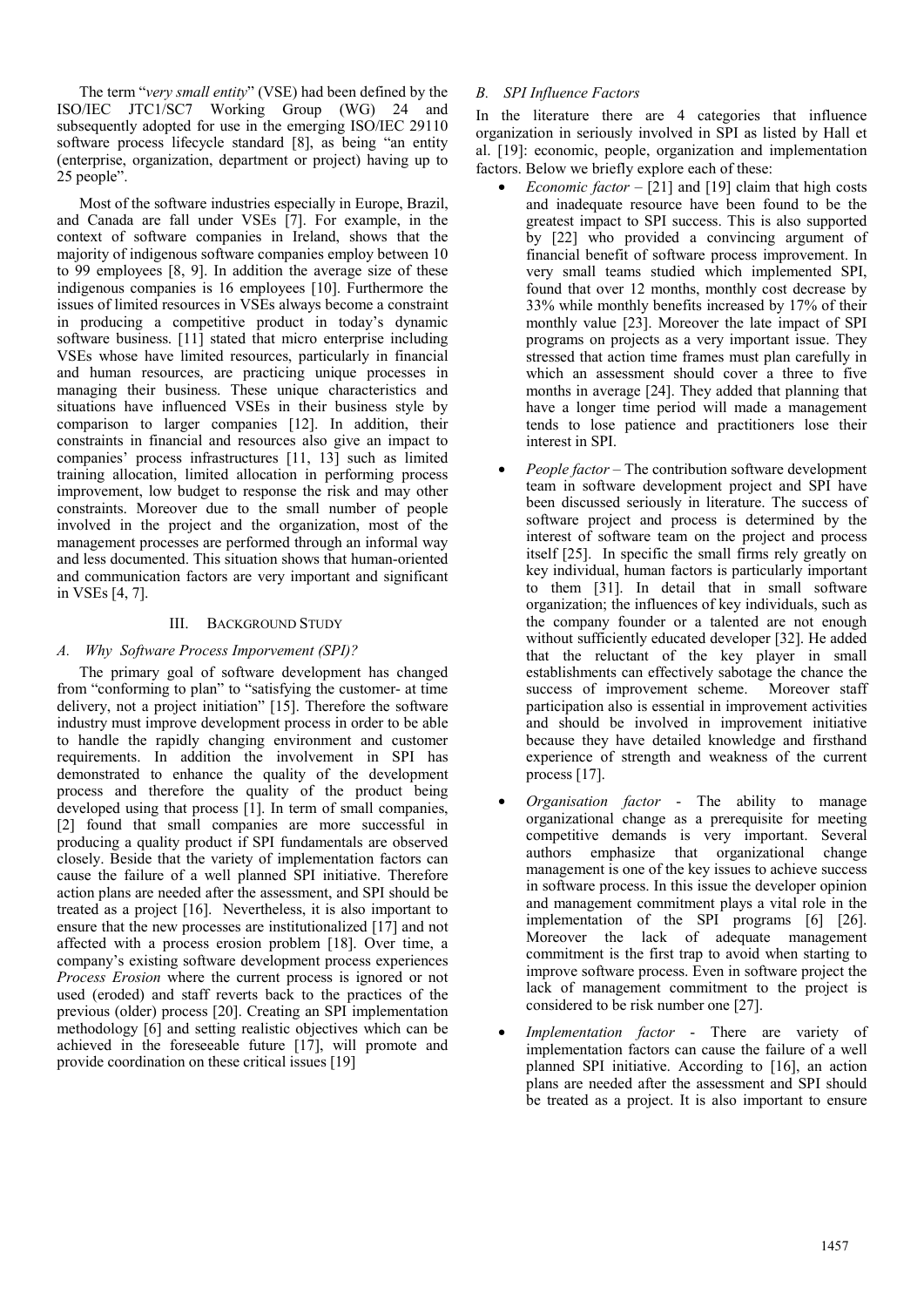updated software development processes are institutionalized in organization [17]. This action will help to prevent the developer turning back to the not updated process [17] [16]. [6] agreed that there is a need to create a SPI implementation methodology that guides SPI practitioners in implementing SPI initiatives. In addition, SPI also should have realistic objectives which can be achieved in the foreseeable future and it is important that improvement objectives should be ambition and the SPI goals were well understood [17] [28].

## IV. RESEARCH STRATEGY

In order to carry out this study, we developed and distributed a survey questionnaire to the Irish software VSEs in Ireland. These companies were selected using personal contacts of the researchers and were all directly involved in software product development, for a variety of business domains.

The development of the survey questionnaire have adopted the Goal, Quality and Metric (GQM) approach [29] in order to ensure the survey validity and suitabilility. The survey consists of 12 close-ended questions that use 5 – point response scale. The close-ended questions examined the level of agreement of the related SPI process and activities as proposed in the literature, applied in their organization. Moreover in order to gain more input from the respondents regarding the study issues, several open ended question that related to the closeended question have been asked in the survey. The purpose was to understand more thorough respondents' experiences and understandings in their organization. The process took some time to receive back the completed questionnaires from the respondents. Therefore we regularly contacted the respondents via email and phone in order to ensure their reply.

Each received and completed questionnaire were complied and analysis. The close-ended questionnaire were grouped according the issue and analyze using a statistical analysis. Three main statistical analysis were run in processing the data, which are the frequency, mean and descriptive analysis. For this purpose we use a statistical tool (SPSS) in processing the data. Meanwhile, on the open ended data, we analyze and categories the data according to the category that this study intends to understand. The answers were group, coded and list into a table in respect to the study category issues. In overall we adopted the qualitative contents analysis approach in analyzing the open-ended answer [30]. In additional we have merged the both analysis result in order to gain more understanding and validate the results. Moreover, in order to produce details analysis result, we have divided the survey respondents into 2 main group namely the Micro VSE (1-9 employees) and Larger VSE (10-25 employees) [7].

#### V. FINDINGS AND DISCUSSIONS

#### *A. SPI –Process Improvement and Assessment*

In analyzing the close-ended data in the survey questionnaire, we have regrouped the questions according to the categories of analysis as shown in table I.

The results from the analysis as shown in table II indicated that in general respondents are agreed that their software

development processes rapidly change and evolve overtime. They also claimed that their development process are regularly assesses and staffs always followed or applied the latest development process method. Table II also indicates that respondents claimed that they are following an agile development philosophy in their development process.

TABLE I. PROCESS IMPROVEMENT AND ASSESSMENT

| The software process changes / evolves overtime                                                     |         |  |
|-----------------------------------------------------------------------------------------------------|---------|--|
| Management regularly assess software development process                                            |         |  |
| When software processes are updated / changed, software<br>developer always follow the new process. |         |  |
| We are follow an 'agile' type of software development  <br>methodology.                             | $1 - 5$ |  |

TABLE II. SPI- PROCESS IMPROVEMENT AND ASSESSMENT

| Employee<br>Size Group |      | Change and<br>Evolve | Regular<br>Assess | Follow<br>Update<br>Process | 'Agile'<br>Type<br>development |
|------------------------|------|----------------------|-------------------|-----------------------------|--------------------------------|
| Micro VSE              | Mean | 3.80<br>(0.447)      | 3.40<br>(0.894)   | 3.20<br>(0.837)             | 4.20<br>(0.447)                |
| Larger<br><b>VSE</b>   | Mean | 4.00<br>(0.707)      | 3.60<br>(0.548)   | 3.20<br>(0.837)             | 4.20<br>(1.304)                |
| Total                  | Mean | 3.90<br>(0.568)      | 3.50<br>(0.707)   | 3.20<br>(0.789)             | 4.20<br>(0.919)                |

In relation to the above, the analysis on the open ended question that related to the same issues has highlighted that 90% of respondents felt that their development process evolve overtime. They stated that following the best practice, client requirement, team size growth, new idea and keep up with the technology change are the reasons for the improvement and evolution of development process. The following three extracts from the open-ended questions give an indication as to how the development process have been improved and evolved with a company:

*"Software process change is due to growth of the organization. We started out as 2 people 4 years ago and now have 11, so things had to change along the way"* 

*"It will evolve as we grow in size and get more applications in production environment"* 

*"Not really. We still do the same basic thing in software process; we change some aspects of how we work. It's a little bit ad-hoc... We follow agile method… I suppose"*

Moreover that in question on related to the process loss issues shows that almost all or 80% of respondents' claimed that their software development processes are not affected by the process loss problem. They claimed that by using standard development tools, similar development process, having frequent guidance and mentoring activities, active in knowledge sharing and proactive coaching could avoid the process loss problems in software development process. The following extracts from the open-ended questions illustrate this situation:

*"As a manager, I don't believe in using the latest and greatest techniques for the sake of it. We'll use something that fits our team dynamics and we'll spurn something that doesn't… whether that counts."*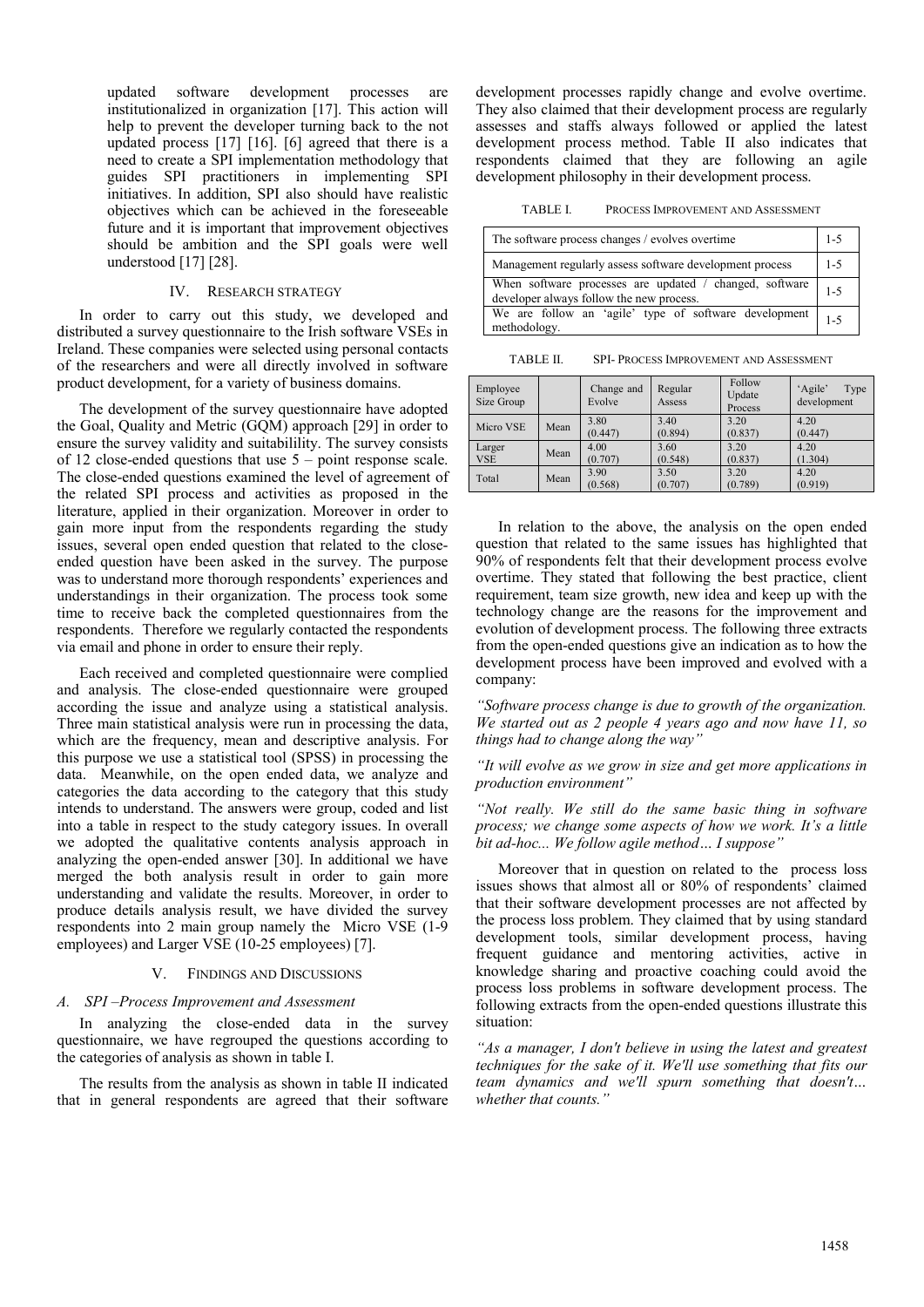*"Our document process mostly electronically…we always sharing knowledge informally. Since this is family business, we always having informal regular meeting"* 

*"Not really, we still do the same basic things in our software development method. We change some aspects of how we work. It's a little bit ad-hoc... Agile method… I suppose"* 

However the respondents also admitted that "laziness" attitudes among the staffs and practicing informal and rapid changes in software development process are among the factors that could lead the process loss problem in software development process.

## *B. SPI–People and Management Involvement and Commitment*

The questions on this part are stress particularly on the level of team involvement in planning and setting the development process and procedure in the software development projects as shown in table III and IV.

TABLE III. PEOPLE INVOLVEMENT AND COMMITMENT

| Software development staff are directly involved in planning<br>and improving software development processes   | $1 - 5$ |
|----------------------------------------------------------------------------------------------------------------|---------|
| Software developers have freedom in planning and managing<br>their work.                                       | $1 - 5$ |
| Software development staffs are actively involved in setting<br>goals for SPI activities.                      | $1 - 5$ |
| Software development staff are actively involved in creating<br>process and procedure for software development | $1 - 5$ |

TABLE IV. MANAGEMENT INVOLVEMENT AND COMMITMENT

| Software development staff regularly receives guidance and  <br>support from management. | $1 - 5$ |
|------------------------------------------------------------------------------------------|---------|
| Software development staff are highly motivated.                                         | $1 - 5$ |
| Software development staff receive recognition for their work                            | $1 - 5$ |
| Senior management actively supports SPI activities.                                      | $1 - 5$ |

The results from the analysis as shown in table 5 and 6 indicates that the respondents agreed that the level of development team involvement in software development process and planning are very significant. This could be identified with the average mean score for this question is relatively high. Moreover, table V also indicates that even though the development staff working autonomously but they are also actively involved in setting goals, planning and procedures in the company's software development process.

TABLE V. SPI- PEOPLE INVOLVEMENT AND COMMITMENT

| Size<br>Group |      | Direct<br>Involveme<br>Dev<br>nt<br>Process<br>Planning | Autonomo<br>us Work | Team-<br><b>SPI</b><br>Setting<br>Goals | Direct<br>Involve<br>Development<br>Process<br>and<br>Procedure |
|---------------|------|---------------------------------------------------------|---------------------|-----------------------------------------|-----------------------------------------------------------------|
| Micro         | Mean | 4.20                                                    | 4.20                | 3.80                                    | 4.00                                                            |
| <b>VSE</b>    |      | (0.837)                                                 | (0.447)             | (0.447)                                 | (0.000)                                                         |
| Larger        | Mean | 4.40                                                    | 4.40                | 3.40                                    | 4.00                                                            |
| <b>VSE</b>    |      | (0.548)                                                 | (0.548)             | (0.548)                                 | (0.707)                                                         |
| Total         | Mean | 4.30<br>(0.675)                                         | 4.30<br>(0.483)     | 3.60<br>(0.516)                         | 4.00<br>(0.471)                                                 |

Meanwhile, table VI shows the level of management commitment in the improving current software development process. From this table, researchers could indicate that the management has provided their full support in SPI process. This situation is shown in the total mean score for each questionnaire on this issues which more on the positive rather than negative. Therefore, this gives an indicator of the seriousness and high commitment of management in software development process.

| Employee<br><b>Size</b><br>Group |      | Manage<br>ment-<br>Guide<br>and<br>Support | Manageme<br>Staff<br>nt-<br>High<br>Motivated | Manageme<br>Staff<br>nt-<br>Recognitio<br>n | Management<br>High<br>Support<br>in<br>SPI process |
|----------------------------------|------|--------------------------------------------|-----------------------------------------------|---------------------------------------------|----------------------------------------------------|
| Micro                            | Mean | 4.20                                       | 4.80                                          | 4.40                                        | 3.00                                               |
| <b>VSE</b>                       |      | (0.447)                                    | (0.447)                                       | (0.548)                                     | (0.707)                                            |
| Larger                           | Mean | 4.20                                       | 4.20                                          | 4.00                                        | 3.00                                               |
| <b>VSE</b>                       |      | (0.447)                                    | (1.304)                                       | (1.225)                                     | (0.707)                                            |
| Total                            | Mean | 4.20                                       | 4.50                                          | 4.20                                        | 3.00                                               |
|                                  |      | (0.422)                                    | (0.972)                                       | (0.919)                                     | (0.667)                                            |

TABLE VI. SPI- MANAGEMENT INVOLVEMENT AND COMMITMENT

From the feedback indicated by the respondents as in questionnaire, we could understand more details about the above issues. The following extracts from the open-ended question show support of this situation:

*"Explicit requests for input and feedback on any thoughts/ideas for changing the way things are done"* 

*"I welcome input from developers on what we are doing and how to make it better"* 

*"Direct on the best way to develop, easiest processes"* 

The results in this part of analysis gave a pattern and indication that in VSEs development and management team are very supportive and serious in improving their development process in order to produce a quality product

#### *C. SPI – Goal and Planning*

In order extend our understanding on software development process activities in VSEs. We have grouped all the questions that are more specific towards the companies' goal and planning toward SPI as shown in table VII.

TABLE VII. SPI – GOAL AND PLANNING

| We have established Software Process Improvement (SPI)<br>goals.                   | $1 - 5$ |
|------------------------------------------------------------------------------------|---------|
| There is a broad understanding of SPI goals and policy within<br>our organization. | $1 - 5$ |
| Our SPI goals are closely aligned with organizational business<br>goals.           | $1 - 5$ |
| We have a good balance between short term and long term SPI<br>goals.              | $1 - 5$ |
| Software development staffs always understand projects goals.                      | $1 - 5$ |

Table VIII indicates that the respondents agreed that in general they are clear about the specific goal of the companies' software development projects. This can be identified with the high score in mean analysis regarding these issues. However, table 8 also highlights that VSEs do not have a proper plan and well understand on software process improvement issues. In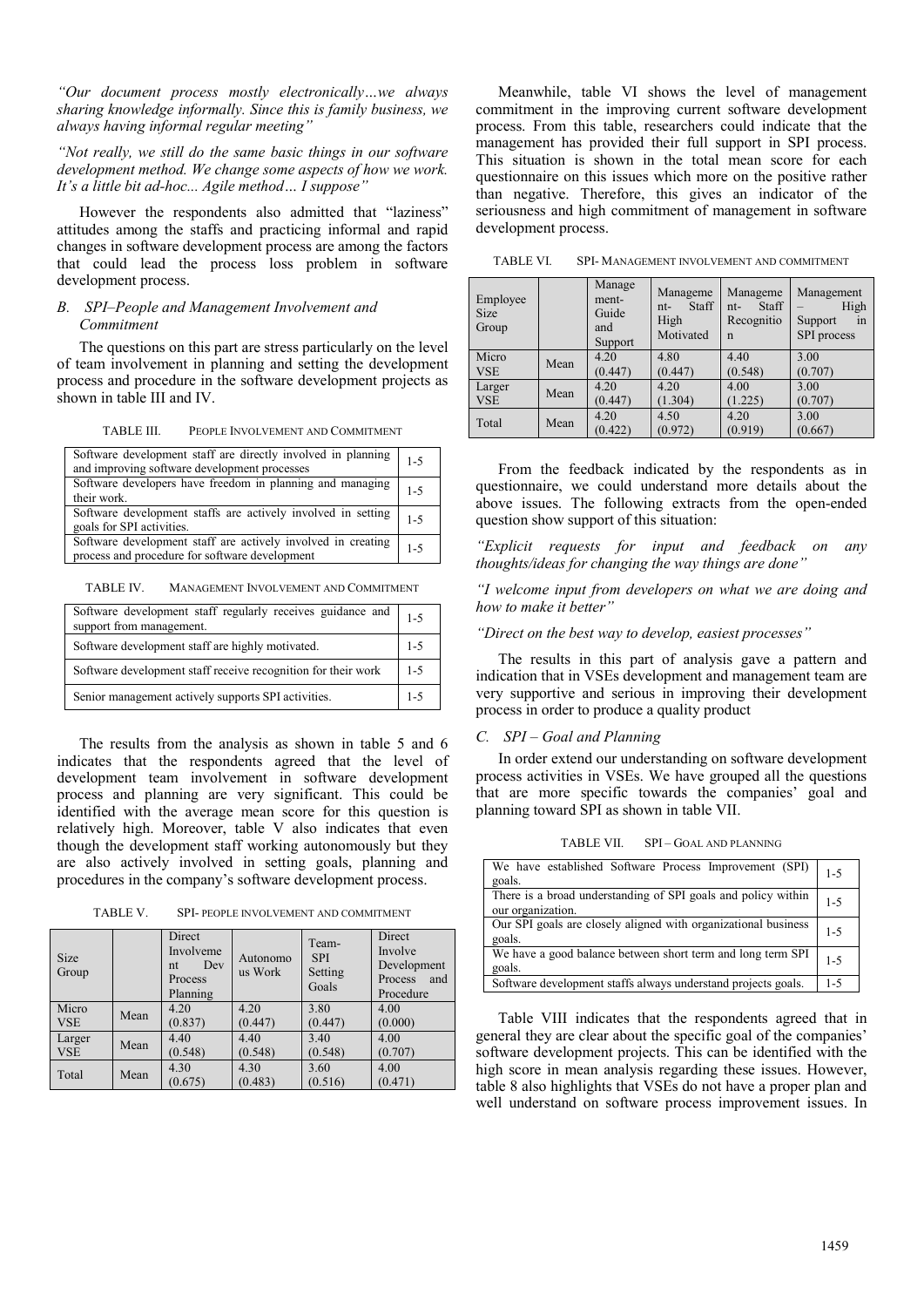details, the analysis in table 8 shows that all respondents agreed that the companies do not have a proper SPI goal either for short term or long term. They also admitted that the companies SPI goals are not aligned with their business goals. It is also indicates that the size of the companies give an influences in setting and planning companies SPI goals and objectives.

TABLE VIII. SPI- GOAL AND PLANNING

| Employee<br>Size Group |      | Establis<br><b>SPI</b><br>h<br>Goal | <b>Broad</b><br><b>Understand</b><br><b>SPI</b> Goal | <b>SPI</b><br>Goal<br>Align<br><b>Business</b><br>Goal | <b>Balance</b><br>Short $\&$<br>Long<br>Term<br><b>SPI</b> |
|------------------------|------|-------------------------------------|------------------------------------------------------|--------------------------------------------------------|------------------------------------------------------------|
| Micro VSE              | Mean | 2.00<br>(1.000)                     | 2.60<br>(0.548)                                      | 2.60<br>(0.894)                                        | 2.60<br>(0.548)                                            |
| Larger<br>VSE          | Mean | 3.60<br>(0.548)                     | 2.80<br>(0.447)                                      | 3.00<br>(1.000)                                        | 2.80<br>(0.837)                                            |
| Total                  | Mean | 2.80<br>(1.135)                     | 2.70<br>(0.483)                                      | 2.80<br>(0.919)                                        | 2.70<br>(0.675)                                            |

The comparison between table 2 and table 8 provides an indication that in VSEs the improvement process has been done in a rapid way but in a small scale and informal process. It is also showed that VSEs did not have a specific procedures or documented specific plans in improving their development process but more toward informal and direct improvement of the process. These findings also aligned with the first stage analysis which stated that the improvement processes are performed in an informal way or have been done at a small scale but in a rapid process.

#### VI. LIMITATION

As with any research project we have identified some limitations and constraints within the study. In conduct the data collection process, the researchers encountered some difficulties getting a full commitment and good response from the identified Irish Software VSEs. Limited number of staff, busy with current project, economy situation, project deadline, low level of interest and inappropriateness are among the reasons given by those companies. However, a low return rate of the questionnaire is a well known and understood research problem and is not specific to this study. In addition the issue of generalisability is common to many research studies of this type. The small research sample size does some limitations in the research results. However, with appropriate companies which have been selected and responded, have assisted this study to produce a valid indicator of the study result. Therefore the results could represent the VSE environment as a whole. These have been demonstrated from the consistent research results which were produced in the analysis process.

#### VII. CONCLUSION AND FUTURE WORK

In the study present, the commitment of Irish Software Development VSEs was studied and analyzed. The findings indicated that respondents agreed that their software development process frequently change and evolved over time. They also agreed that they regularly assess and update their development processes. However the finding showed that the changed and evolved processes are informal, indirect and very reactive which depends or is linked to customer requirements, developers' initiatives and technology changes. In terms of

development process methodology, 100% of the respondents stated that they had adopted an agile development approach philosophy in the company's projects. This could be identified from the analysis which showed that the development processes are very informal, less documentation, customer oriented and active in communication. Overall, although the results show the high informal and indirect culture in VSE in most of their development activities, the results also indicates that VSEs commitment towards SPI is very high and positive. Meanwhile, with regards the future work, we plan to wider our research participation through identifying more VSEs which located in Ireland in order to understand the issue more detail and to identified the constraints that prevent them from actively involved in SPI. In addition, since the majority of software developments companies in Malaysia are also belong under the small and medium size category [33], we plan to replicate the same study in order to see if there any comparison with the existing results. This could enhance our understanding regarding this issue and could be relate with the Global Software Development (GSD) issues.

#### ACKNOWLEDGMENT

This work was supported, in part, by Science Foundation Ireland grant  $03/\text{CE}2/1303$  1 to Lero - the Irish Software Engineering Research Centre (www.lero.ie).

#### **REFERENCES**

- [1] Zahran, S., 1998, 'Software Process Improvement: Practical Guidelines for Business Success', *Addison Wesley, Boston, MA*.
- [2] Ahern, D.M., Clouse, A and Turner, R., 2004, CMMI Distilled: A practical Introduction to Integrated Process Improvement, 2<sup>nd</sup> Ed. Addison Wesley.
- [3] O'Donnell, M.J. and Richardson, I., 2008, 'Problems Encountered When Implementing Agile Method in Very Small Companies', EUROSPI 2008, CCIS16, pp. 13-24.
- [4] Valtanen, A. and Sihvonen, H.M., 2008. 'Employees' Motivation for SPI: Case Study in a Small Finnish Software Company'. *Proceeding of the 15th European Conference, EuroSPI 2008,* CCIS 16,. Springer– Verlag Berlin Heildelberg, pp. 152-163.
- [5] Baddoo, N. and Hall, T. 2003, 'De-Motivator for Software Process Improvement: An Analysis of Practitioners' Views. *The Journal of System and Software*, Vol. 66, No.1, pp. 23-33.
- [6] Niazi. M, Wilson, D. and Zowghi D., 2006, 'A framework for assisting the design of effective software process improvement implementation strategies', *J. of Systems & Software*, Vol. 78, Issue 2, pp. 204-222.
- [7] Laporte, C.Y., Alxender, S. and Renault, A., 2008, 'Developing International Standards for Very Small Enterprises', Journal of Computer, Vol. 41, Issue. 3, pp. 98.
- Laporte, C.Y., Alxender, S. and O'Connor, R.V., 2008. 'A Software Engineering Lifecycle Standard for Very Small Enterprise', *Proceeding of the 15th European Conference, EuroSPI 2008 Industrial Proceeding,* Springer PUBLIZON, pp. 10.33-10.41.
- [9] Crone, M. 2002, A Profile of Software Irish Industry, Northern Ireland Economic Research Center (NIERC), Belfast NI.
- [10] Coleman, G. and O'Connor, R. V., 2008. 'The influence of managerial experience and style on software development process'. International Journal of Technology, Policy and Management. Vol. 8, Issues. 1, pp. 91-109.
- [11] Sapovadia, Vrajlal K., 2006. 'Micro Finance: The Pillars of a Tool to Socio-Economic Development. Development Gateway'. Available at SSRN: *http://ssrn.com/abstract=955062*.
- [12] Mtigwe, B., 2005. 'The entrepreneurial firm internationalization process in Southern African context: A comparative approach'. *International*